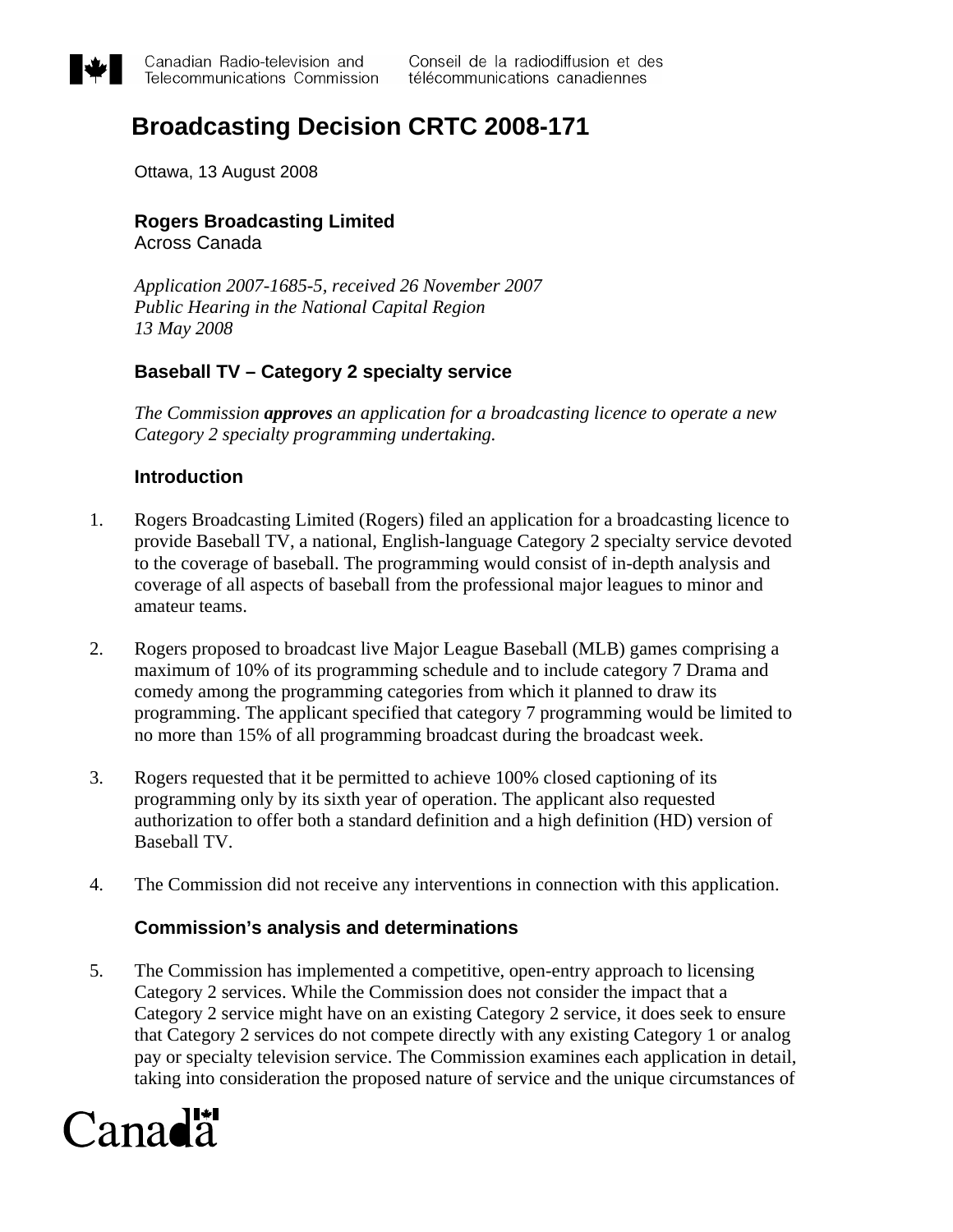the genre in question. Where appropriate, in setting conditions of licence, the Commission prevents or limits the broadcast of specific types of programming to ensure that the service is not, nor will it become directly competitive with any existing Category 1 or analog pay or specialty television service.

- 6. In the present case, the Commission finds that the primary issues to be determined in its evaluation of this application are as follows:
	- whether the applicant's proposal to devote a maximum of 10% of the program schedule to the broadcast of live MLB games would make Baseball TV directly competitive with existing Category 1 or analog pay or specialty television services.
	- whether the applicant's proposal to broadcast programming drawn from category 7 is appropriate for a Category 2 service devoted to the coverage of baseball; and
	- whether the applicant's commitment to closed captioning is sufficient.

#### **Broadcast of live Major League Baseball games**

- 7. The Commission notes that Baseball TV's mandate is to provide programming focused on baseball. Further, the Commission is satisfied that there appears to be a great deal of baseball programming still available for broadcast and that Rogers has provided evidence of demand by its target audience for live baseball programming.
- 8. As pointed out by Rogers, there is no licensed Category 1 or analog pay or specialty television service devoted exclusively to the sport of baseball. Two of the three analog sports specialty services, The Sports Network and SportsNet (operated by The Sports Network Inc. and Rogers SportsNet Inc. respectively) are general interest services that offer a variety of programming from all sports and consequently have a limited number of hours available for baseball programming. The Score, operated by The Score Television Network Ltd., is devoted primarily to sports news and information and similarly has a limited number of hours for baseball.
- 9. According to Rogers, the 10% limit on live MLB games would ensure that Baseball TV would not compete directly with the existing analog sports specialty services. Rogers further maintained that its proposal is consistent with Broadcasting Decision 2006-250 in which the Commission authorized the Category 2 service Raptors NBA TV to broadcast live basketball games representing up to a maximum of 10% of its program schedule.
- 10. Rogers noted that its live programming commitment on Baseball TV relates specifically to MLB games and not to baseball games from other leagues. According to Rogers, the ability to carry live non-MLB games would broaden the scope and diversity of programming available on Baseball TV and further satisfy the needs of Canadian baseball fans. The applicant cited the Category 2 service known as The NHL Network (formerly known as The Hockey Network) as an example of where the Commission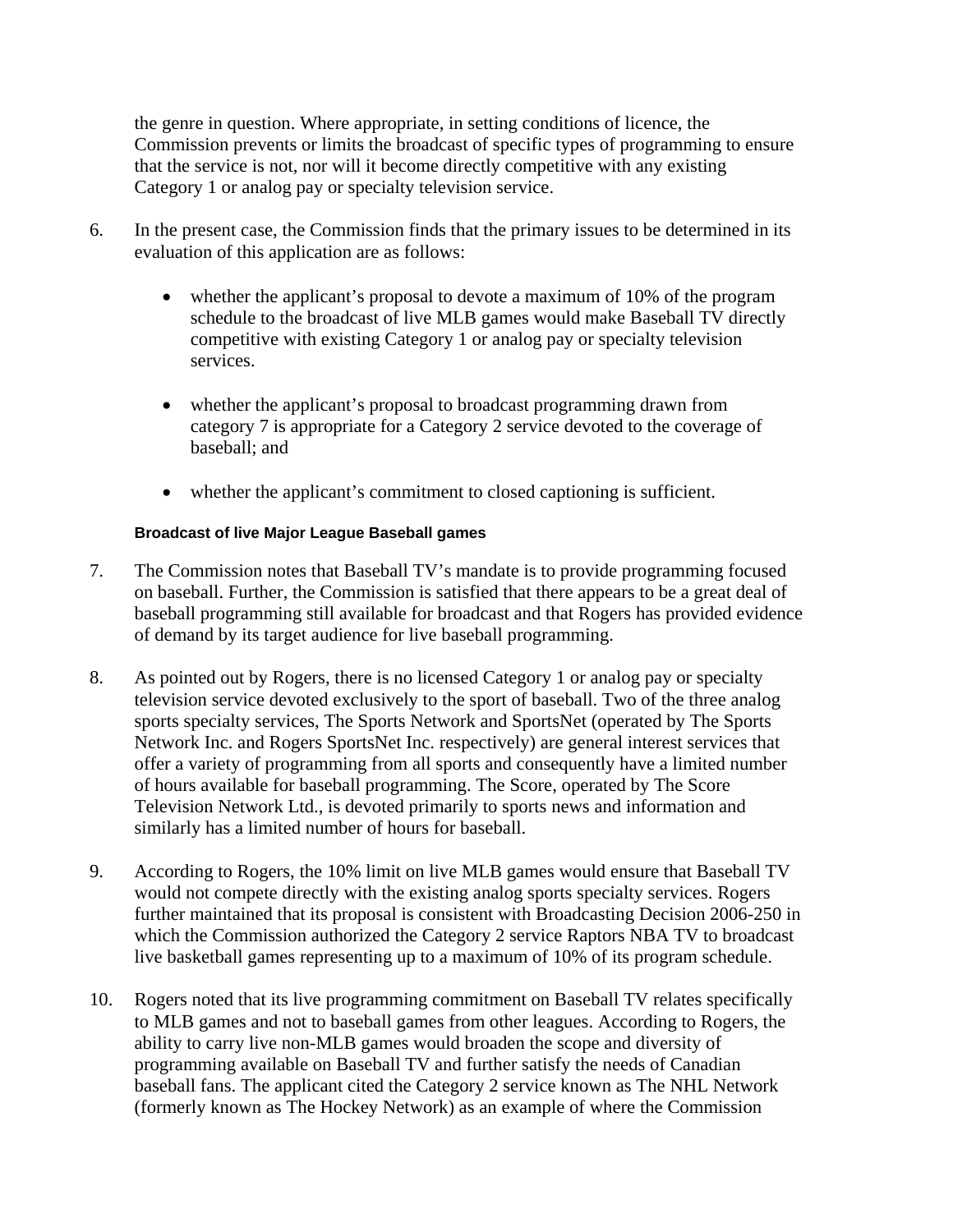restricted the amount of live programming from a specific professional league (i.e. the National Hockey League), but not the amount of live programming from other leagues that the service could air (Decision 2000-718).

- 11. In the circumstances, the Commission finds that granting Baseball TV the flexibility to broadcast live baseball games of the MLB would be appropriate in order to allow it to meet the needs of its target audience. The Commission is further satisfied that the proposed live baseball programming would not make Baseball TV directly competitive with analog general interest sports services because Baseball TV's focus will continue to be limited to baseball and baseball-related programming. The Commission considers that 10% of the broadcast year reasonably addresses the needs of the licensee for greater flexibility while meeting the concerns of analog specialty services regarding direct competition from Category 2 services.
- 12. A **condition of licence** authorizing Rogers to devote a maximum of 10% of its program schedule to the broadcast of live MLB games is set out in the appendix to this decision.

#### **Broadcast of category 7 programming**

13. The Commission is persuaded by Rogers' argument that viewers may have an interest in drama and documentary programming whose stories and characters revolve around the sport of baseball. The Commission considers that the limited amount of baseball-related drama would be consistent with the service's mandate to showcase all aspects of the sport of baseball. Accordingly, the Commission finds that Rogers' request to broadcast programming from category *7* is appropriate provided that category 7 programming comprises no more than 15% of the program schedule in any broadcast week and that all category 7 programming aired has the sport of baseball as its central theme. **Conditions of licence** to that effect are set out in the appendix to this decision.

#### **Closed-captioning**

- 14. Consistent with Broadcasting Public Notice 2007-54, the applicant agreed to closed caption 100% of all English-language programming it broadcasts. However, citing primarily technical issues associated with captioning live programming, the applicant requested that it be permitted to achieve 100% closed captioning only by the sixth year of operation.
- 15. In Broadcasting Public Notice 2007-54, the Commission recognized that there may be instances of technical malfunction, human error or other circumstances beyond the broadcaster's control, where captioning may not be available. The Commission indicated that the closed captioning requirement will be subject to exceptions that take into account the aforementioned instances as long as there is no evidence of a pattern.
- 16. In the present case, the Commission finds that the applicant failed to demonstrate that complying with a 100% closed captioning requirement would be too onerous. Accordingly, consistent with the framework set out in Public Notice 2007-54, the Commission requires the applicant to closed caption 100% of all English-language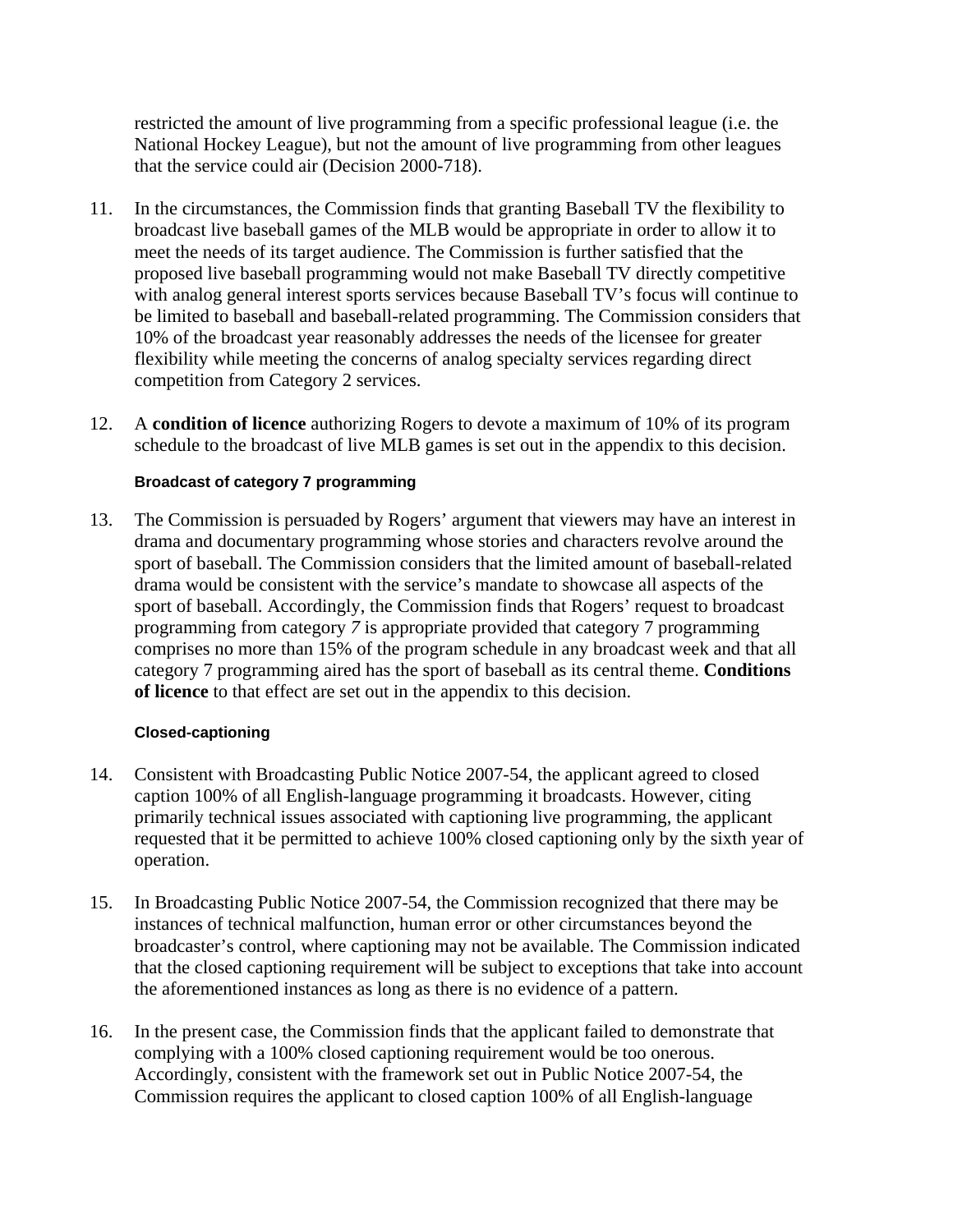programming it broadcasts beginning in its first year of operation. A **condition of licence** to that effect is set out in the appendix to this decision.

#### **Standard definition and high definition**

- 17. In Broadcasting Public Notices [2003-61](http://www.crtc.gc.ca/archive/ENG/Notices/2003/pb2003-61.htm) and [2006-74](http://www.crtc.gc.ca/archive/ENG/Notices/2006/pb2006-74.htm), the Commission stated that it would authorize the licensee of a Canadian pay or specialty service to make available an upgraded high definition version of its service, by means of an amendment to the licence of the existing service. This authority would be in effect for a term of three years.
- 18. The Commission further stated in Broadcasting Public Notice [2006-74:](http://www.crtc.gc.ca/archive/ENG/Notices/2006/pb2006-74.htm)

Those services that are authorized to offer HD programming by way of licence amendment will remain subject to the requirement initially imposed in Public Notice [2003-61](http://www.crtc.gc.ca/archive/ENG/Notices/2003/pb2003-61.htm) that the programming on the analog orSD service and on the upgraded service be comparable, that is, not less than 95% of the video and audio components must be the same. Further, the Commission will require that all of the programming making up the 5% allowance be provided in HD.

19. In the circumstances, the Commission finds that Rogers' proposal to offer a high definition version of Baseball TV is appropriate. A **condition of licence** authorizing Rogers to make available for a period of three years from the date of this decision, a version of its service in high definition subject to the criteria specified in the condition is set out in the appendix to this decision.

## **Conclusion**

- 20. The Commission is satisfied that the application is in conformity with all applicable terms and conditions announced in Public Notice 2000-171-1. Accordingly, the Commission **approves** the application by Rogers Broadcasting Limited for a broadcasting licence to operate the national, English-language Category 2 specialty programming undertaking Baseball TV.
- 21. The terms and **conditions of licence** are set out in the appendix to this decision.

Secretary General

#### **Related documents**

- *A new policy with respect to closed captioning*, Broadcasting Public Notice CRTC 2007-54, 17 May 2007
- *Raptors NBA TV Licence amendment*, Broadcasting Decision CRTC 2006-250, 22 June 2006
- *Introductory statement Licensing of new digital pay and specialty services Corrected Appendix 2*, Public Notice CRTC 2000-171-1, 6 March 2001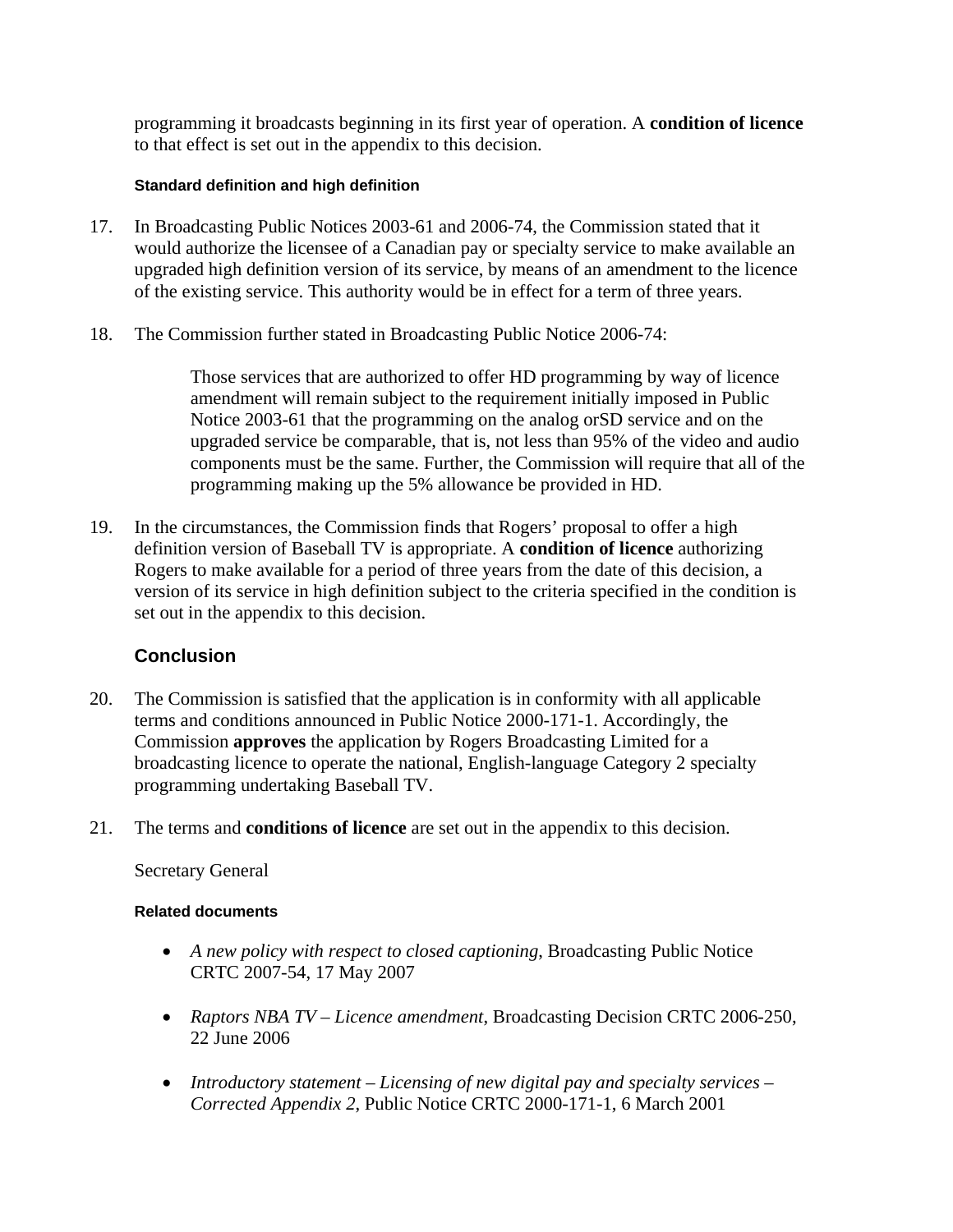- *Licensing framework policy for new digital pay and specialty services*, Public Notice CRTC 2000-6, 13 January 2000
- *Regulatory framework for the licensing and distribution of high definition pay and specialty services*, Broadcasting Public Notice CRTC [2006-74,](http://www.crtc.gc.ca/archive/ENG/Notices/2006/pb2006-74.htm) 15 June 2006
- *The regulatory framework for the distribution of digital television signals,*  Broadcasting Public Notice CRTC [2003-61,](http://www.crtc.gc.ca/archive/ENG/Notices/2003/pb2003-61.htm) 11 November 2003
- *The Hockey Network*, Decision CRTC 2000-718, 24 November and 14 December 2000

*This decision is to be appended to the licence. It is available in alternative format upon request and may also be examined in PDF format or in HTML at the following Internet site:* [http://www.crtc.gc.ca.](http://www.crtc.gc.ca/)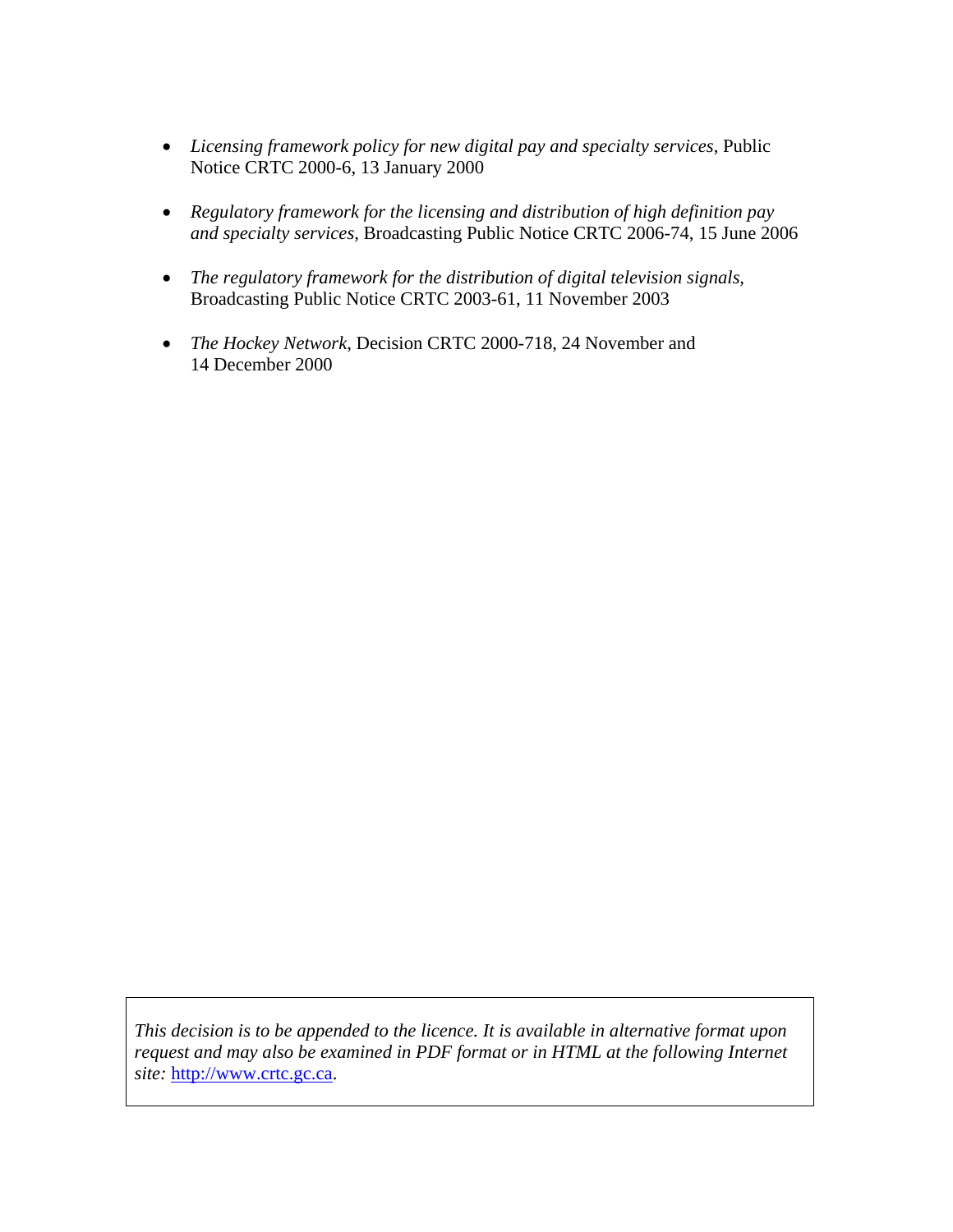## **Appendix to Broadcasting Decision CRTC 2008-171**

## **Terms and conditions of licence for the Category 2 specialty programming undertaking Baseball TV**

## **Terms**

A licence will be issued once the applicant has satisfied the Commission, with supporting documentation, that the following requirements have been met:

- the applicant has entered into a distribution agreement with at least one licensed distributor; and
- the applicant has informed the Commission in writing that it is prepared to commence operations. The undertaking must be operational at the earliest possible date and in any event no later than 36 months from the date of this decision, unless a request for an extension of time is approved by the Commission before 13 August 2011. In order to ensure that such a request is processed in a timely manner, it should be submitted at least 60 days before that date.

The licence will expire 31 August 2014.

## **Conditions of licence**

- 1. The licence will be subject to the conditions set out in *Introductory statement Licensing of new digital pay and specialty services – Corrected Appendix 2*, Public Notice CRTC 2000-171-1, 6 March 2001.
- 2. The licensee shall provide a national, English-language Category 2 specialty programming service devoted to the coverage of baseball. The programming shall consist of in-depth analysis and coverage of all aspects of baseball from the professional major leagues to minor and amateur teams.
- 3. The programming shall be drawn exclusively from the following categories set out in item 6 of Schedule I to the *Specialty Services Regulations, 1990*, as amended from time to time:

1 News

- 2 (a) Analysis and interpretation
- (b) Long-form documentary
- 3 Reporting and actualities
- 5 (b) Informal education/Recreation and leisure
- 6 (a) Professional sports
	- (b) Amateur sports
- 7 Drama and comedy